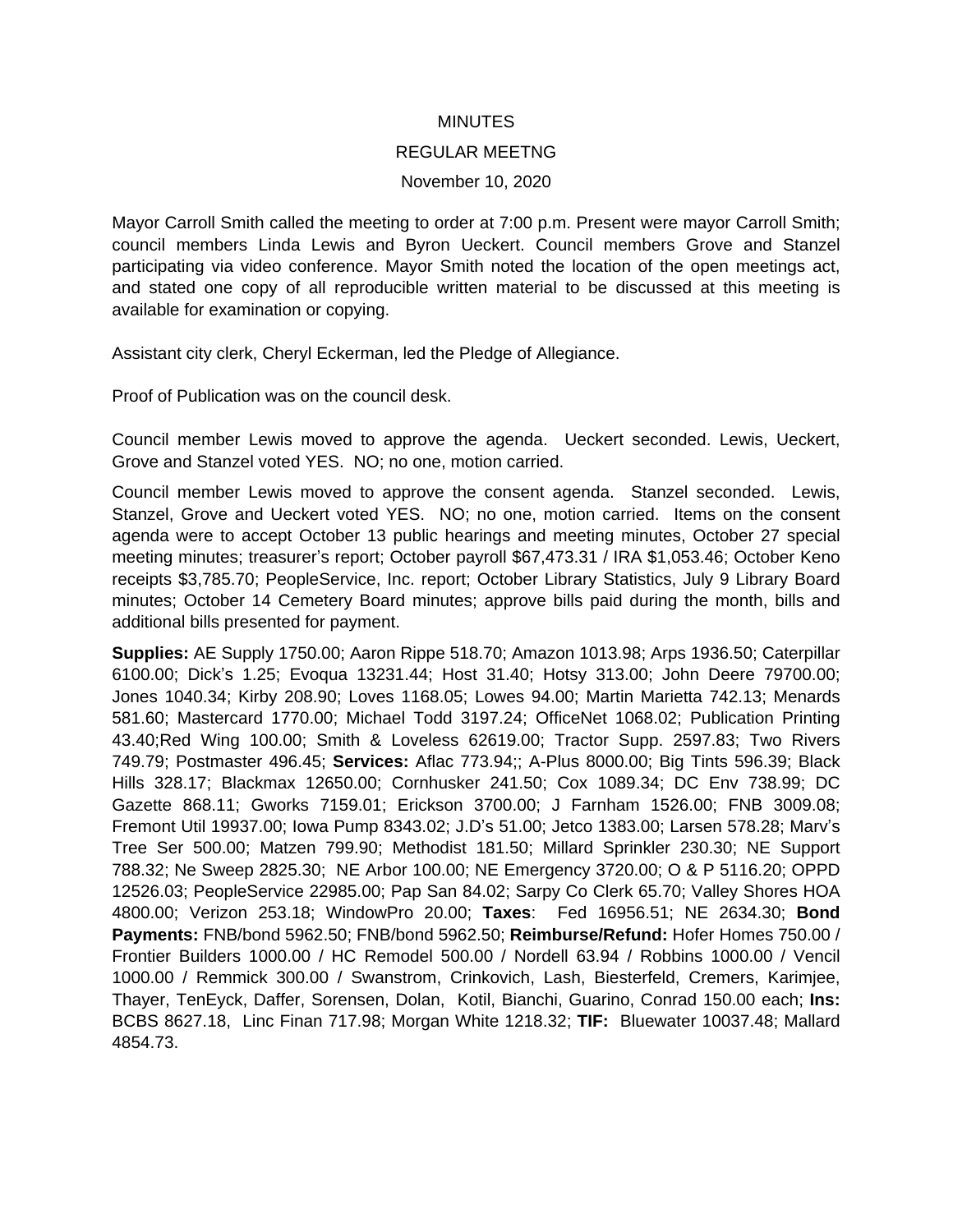Jody Konz, 26815 Manderson Street, addressed the council concerning the use of creosote railroad ties and telephone poles in a residential setting. She stated that these items contain harmful chemicals that can cause environmental issues. The council directed the city attorney to research the use of products containing creosote and report back to them prior to the December meeting.

Pat Champagne addressed the council regarding access to the rear/back of 315 Adams Street. Mrs. Champagne stated in her request that the council and the contractor/developer had previously agreed that an easement would be granted behind all the houses on Adams Street. The city engineer explained that there never was any easement or right-of-way designated for this purpose. The city attorney advised the Chamgagne's that since the city does not own the property any longer – their remedy would be to ask the developer, Mr. Tomanek, to grant them an easement to allow access to the back of their property. Council member Lewis told the Champagne's to let her know when they get a meeting set up with Mr. Tomanek.

Rich Style, #2 Ginger Cove Road, requested permission to run electricity to the covered bridge in Ginger Cove. He said that they would like to install fixtures at the top to provide light at night when people are walking and some additional outlets to be used for Christmas decorations. Council member Stanzel made a motion to allow the installation of lights and outlets for electricity on the covered bridge in Ginger Cove. Lewis seconded. Stanzel, Lewis, Ueckert and Grove voted YES; NO; no one, motion carried.

Discussion was held on the request from Michael Steinbach to vacate a portion of Garvin Circle, east of 288<sup>th</sup> Street. Mr. Steinbach stated that he met with the city engineer and came up with a solution that would satisfy the interests of all parties including Douglas County. Jim Olmsted explained that the long-term planning vision is to have a connection between 276<sup>th</sup> and 288<sup>th</sup> Street, without having traffic go all the way north to Rainwood Road. To allow for this he said that in exchange for the vacation of approximately 860 feet of Garvin Circle, Mr. Steinbach has agreed to dedicate a 100-foot right-of-way adjacent to, and parallel with Highway 275 to allow for construction of a future frontage road for access. In addition to this, in order to comply with future development of lands north of Highway 275 and between  $276<sup>th</sup>$  and  $288<sup>th</sup>$  Streets, Mr. Steinbach will not object to the continuation of the frontage road easterly to comply with the City's future transportation plan.

Council member Lewis introduced, read and moved for passage of Resolution No. 2020-52 recommending that the requested vacation of a portion of Garvin Circle by Michael Steinbach be granted by Douglas County. Ueckert seconded. Lewis, Ueckert, Stanzel and Grove voted YES. NO; no one, motion carried. A true, correct and complete copy of said resolution is on file at city hall.

Cindy Grove, representing Valley Days Foundation, reviewed a request to close Front Street and Spruce from 5 to 7 p.m. on Saturday November 28<sup>th</sup> for the 3<sup>rd</sup> Annual Christmas Tree Lighting event. She stated that a short lighted parade will be added this year.

Council member Stanzel moved to grant permission to close Front and Spruce Street from 5 p.m. to 7 p.m. on Saturday November 28 for the Downtown Valley Christmas Tree Lighting. Lewis seconded. Stanzel, Lewis and Ueckert voted YES. NO; no one. ABSTAIN: Grove. Motion carried.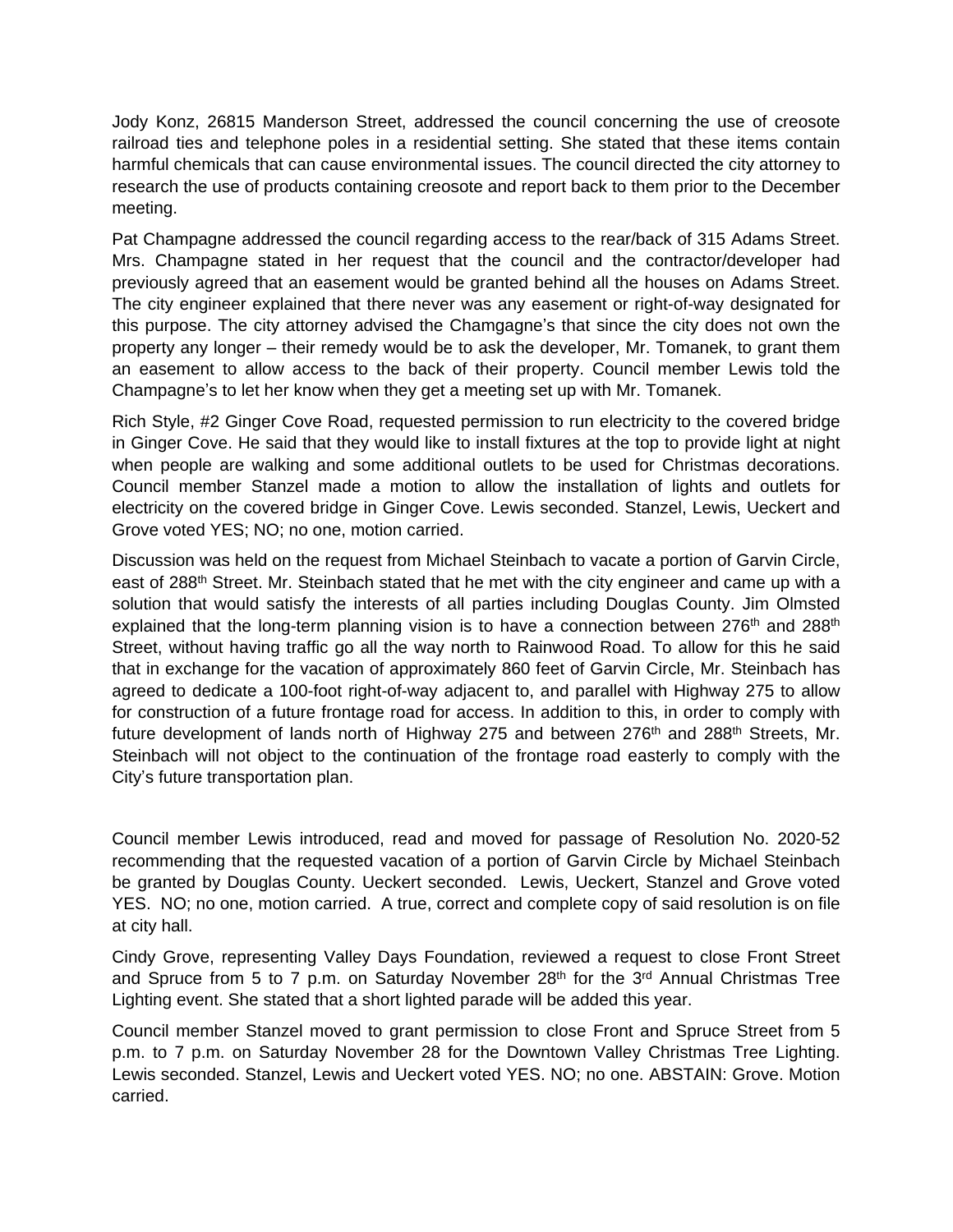Council member Grove moved to recommend approval of the manager application of Pat J. Doering for Love's Travel Stop #631 to the Nebraska Liquor Control Commission. Lewis seconded. Grove, Lewis, Stanzel and Ueckert voted YES. NO; no one, motion carried.

Council member Grove introduced, read and moved for passage of Resolution No 2020-47 to renew the agreement with Nebraska Department of Transportation for snow removal on Highway 64 outside the city limits. Lewis seconded. VOTE: YES; Grove, Lewis, Stanzel and Ueckert. NO; no one, motion carried. A true, correct and complete copy of said resolution is on file at city hall.

Council member Ueckert introduced, read and moved for passage of Resolution No. 2020-48 certifying that James J. Olmsted, License Number S-408 Class A, was appointed City Street Superintendent of City of Valley, Nebraska from January 1, 2020 to December 31, 2020. Lewis seconded. VOTE: YES; Ueckert, Lewis, Grove and Stanzel. NO; no one, motion carried.

City Engineer – a. Flatwater Improvements Phase 2 Rebid (Sanitary Sewer, Storm Sewer & Water Main).

Council member Grove introduced, read and moved for passage of Resolution No. 2020-49 to approve to developer Vrba Construction pay application #5 for \$17,167.75 and Olmsted & Perry \$8,468.08. Lewis seconded. Grove, Lewis and Ueckert voted YES. Not voting: Stanzel. NO; no one, motion carried. A true, correct and complete copy of said resolution is on file at city hall.

b. Flatwater Improvements Phase 2 Paving – Greg Perry reviewed Change Order No. 2 and the pay request from Steve Harris Construction and recommended approval of same and final acceptance of the project.

Council member Ueckert moved to approve Change Order 2 in the amount of \$22,303.47 decrease. Lewis seconded. Ueckert, Lewis and Grove voted YES. Not voting: Stanzel. NO; no one, motion carried.

Council member Stanzel introduced, read and moved for passage of Resolution 2020-50 to approve to developer Steve Harris pay application #3 for \$47,470.91 and Olmsted & Perry \$12,998.78. Lewis seconded. Stanzel, Lewis, Grove and Ueckert voted YES. NO; no one, motion carried. A true, correct and complete copy of said resolution is on file at city hall.

Council member Grove moved to approve Acceptance of Project and Final Close Out, Certificate of Substantial Completion, Consent of Surety Company to final payment and Contractor's Affidavit of Payment of Debts and Claims. Lewis seconded. Grove, Lewis, Stanzel and Ueckert voted YES. NO; no one, motion carried.

c. Flatwater Improvements Phase 3 Paving- Greg Perry reviewed the change order for additional paving.

Council member Stanzel moved to approve Change Order 1 in the amount of \$16,358.47 increase. Grove seconded. Stanzel, Grove, Lewis and Ueckert voted YES. NO; no one, motion carried.